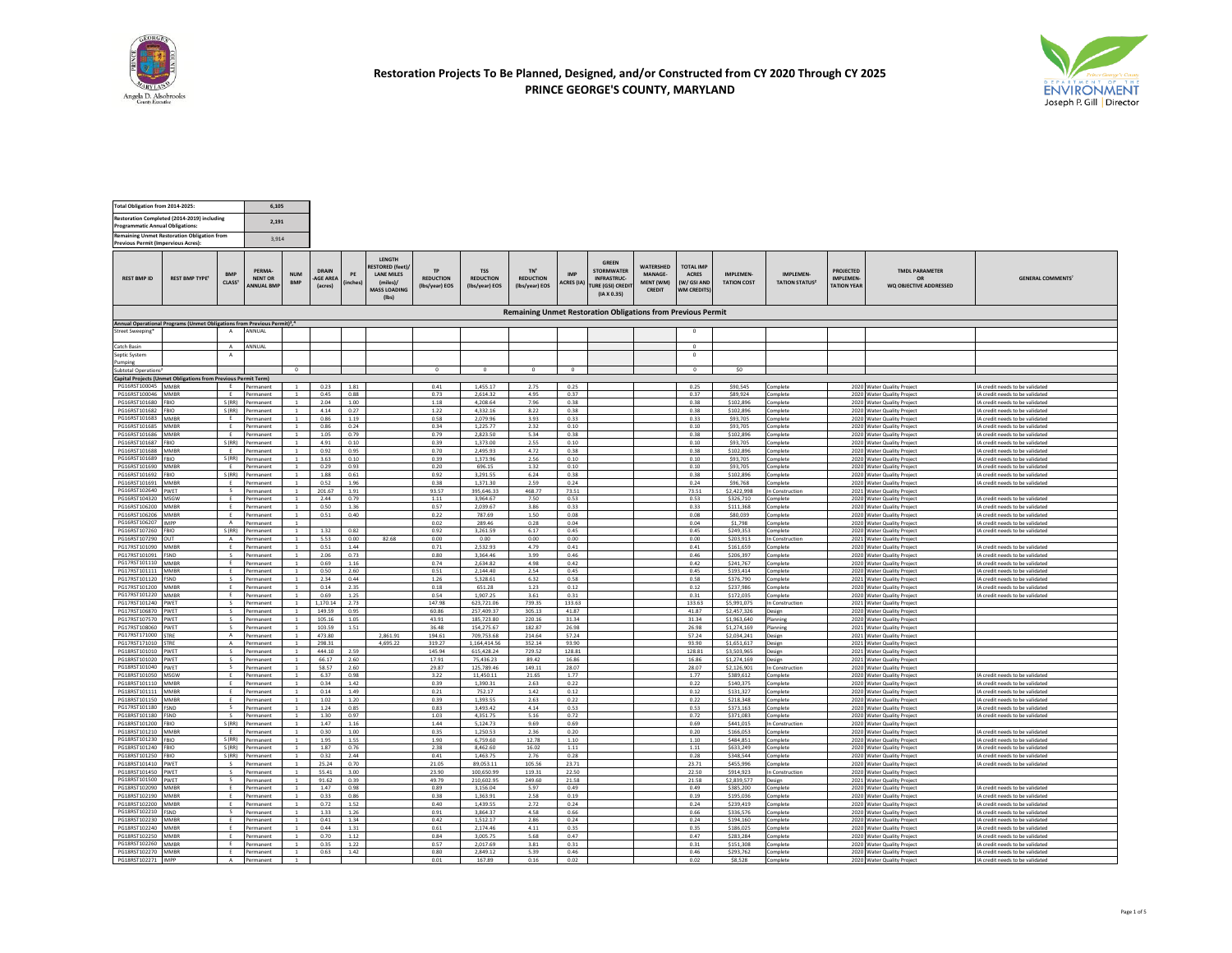



| <b>REST BMP ID</b>             | <b>REST BMP TYPE<sup>1</sup></b> | <b>BMP</b><br>CIASS <sup>1</sup> | PFRMA-<br><b>NENT OR</b><br><b>ANNUAL BMF</b> | <b>NUM</b><br><b>RMP</b>         | <b>DRAIN</b><br>-AGE AREA<br>(acres) | PE<br>inches | LENGTH<br><b>ESTORED (feet)</b><br><b>LANE MILES</b><br>(miles)<br><b>MASS LOADING</b><br>$($ lbs $)$ | <b>TP</b><br><b>REDUCTION</b><br>(Ibs/year) EOS | <b>TSS</b><br><b>REDUCTION</b><br>(Ibs/year) EOS | TN <sup>6</sup><br><b>REDUCTION</b><br>(Ibs/vear) EOS | <b>IMP</b><br><b>ACRES</b> (IA) | <b>GREEN</b><br><b>STORMWATER</b><br><b>INFRASTRUC-</b><br><b>URE (GSI) CREDI</b><br>(IA X 0.35) | <b>WATERSHED</b><br><b>MANAGE-</b><br>MFNT (WM)<br>CREDIT | <b>TOTAL IMP</b><br><b>ACRES</b><br><b>W/GSLAND</b><br><b>WM CREDITS</b> | <b>IMPLEMEN</b><br><b>TATION COST</b> | <b>IMPLEMEN-</b><br><b>TATION STATUS?</b>              | <b>PROJECTED</b><br>IMPLEMEN-<br><b>TATION YEAR</b> | <b>TMDL PARAMETER</b><br>OR<br>WQ OBJECTIVE ADDRESSED    | <b>GENERAL COMMENTS'</b>                                           |
|--------------------------------|----------------------------------|----------------------------------|-----------------------------------------------|----------------------------------|--------------------------------------|--------------|-------------------------------------------------------------------------------------------------------|-------------------------------------------------|--------------------------------------------------|-------------------------------------------------------|---------------------------------|--------------------------------------------------------------------------------------------------|-----------------------------------------------------------|--------------------------------------------------------------------------|---------------------------------------|--------------------------------------------------------|-----------------------------------------------------|----------------------------------------------------------|--------------------------------------------------------------------|
| PG18RST102280 MMBR             |                                  | F                                | Permanent                                     |                                  | 0.52                                 | 1.44         |                                                                                                       | 0.85                                            | 3.034.03                                         | 5.74                                                  | 0.49                            |                                                                                                  |                                                           | 0.49                                                                     | \$196,908                             | Complete                                               |                                                     | 2020 Water Quality Project                               | IA credit needs to be validated                                    |
| PG18RST102290                  | <b>MMBF</b>                      | E                                | Permanent                                     |                                  | 0.21                                 | 2.37         |                                                                                                       | 0.30                                            | 1.074.03                                         | 2.03                                                  | 0.02                            |                                                                                                  |                                                           | 0.02                                                                     | \$228.126                             | complete                                               |                                                     | 2020 Water Quality Project                               | IA credit needs to be validated                                    |
| PG18RST102300<br>PG18RST102310 | <b>MAARR</b><br><b>FBIO</b>      | F<br>S(RR)                       | Permanent<br>Permanent                        | $\overline{1}$                   | 0.93<br>2.55                         | 1.35<br>1.66 |                                                                                                       | 0.66<br>2.41                                    | 2,335.78<br>8.604.56                             | 4.42<br>16.27                                         | 0.37<br>1.43                    |                                                                                                  |                                                           | 0.37<br>1.43                                                             | \$249,991<br>\$579,608                | Complete                                               |                                                     | 2020 Water Quality Project<br>2020 Water Quality Project | IA credit needs to be validated<br>IA credit needs to be validated |
| PG18RST102340                  | <b>MMBF</b>                      |                                  | Permanent                                     |                                  | 0.23                                 | 1.38         |                                                                                                       | 0.28                                            | 995.16                                           | 1.88                                                  | 0.16                            |                                                                                                  |                                                           | 0.16                                                                     | \$200,772                             | complete<br>complete                                   |                                                     | 2020 Water Quality Project                               | A credit needs to be validated                                     |
| PG18RST102350                  | MMRR                             | F                                | Permanent                                     | $\overline{1}$                   | 0.40                                 | 1.21         |                                                                                                       | 0.55                                            | 1,954.40                                         | 3.70                                                  | 0.31                            |                                                                                                  |                                                           | 0.31                                                                     | \$185,638                             | omplete                                                |                                                     | 2020 Water Quality Project                               | IA credit needs to be validated                                    |
| PG18RST102550                  | <b>TRF</b>                       | A                                | Permanent                                     |                                  | 183.68                               |              | 1.194.30                                                                                              | 81.21                                           | 296 185 41                                       | 89.57                                                 | 23.89                           |                                                                                                  |                                                           | 23.89                                                                    | \$2.141.433                           | n Construction                                         |                                                     | 2021 Water Quality Project                               |                                                                    |
| PG18RST102560<br>PG18RST102910 | <b>STRE</b><br>STRF              | A<br>$\Lambda$                   | Permanent<br>Permanent                        | <sup>1</sup><br>$\sim$           | 235.80<br>251.63                     |              | 1,673.87<br>650.00                                                                                    | 113.82<br>44.20                                 | 415,119.76<br>161,200.00                         | 125.54<br>48.75                                       | 33.48<br>13.00                  |                                                                                                  |                                                           | 33.48<br>13.00                                                           | \$2,329,909<br>\$2,138,784            | Design                                                 |                                                     | 2021 Water Quality Project                               |                                                                    |
| PG18RST103390                  | MMBF                             |                                  | Permanent                                     |                                  | 0.48                                 | 1.00         |                                                                                                       | 0.73                                            | 2.596.28                                         | 4.91                                                  | 0.43                            |                                                                                                  |                                                           | 0.43                                                                     | \$652.972                             | Design<br>In Construction                              |                                                     | 2021 Water Quality Project<br>2020 Water Quality Project |                                                                    |
| PG18RST103400                  | PWET                             | $\mathsf{s}$                     | Permanent                                     | <sup>1</sup>                     | 246.43                               | 1.58         |                                                                                                       | 84.62                                           | 357,881.51                                       | 424.19                                                | 63.14                           |                                                                                                  |                                                           | 63.14                                                                    | \$2,957,892                           | <b>Jesign</b>                                          |                                                     | 2021 Water Quality Project                               |                                                                    |
| PG18RST147190                  | PWET                             | $\overline{\mathbf{s}}$          | Permanent                                     | $\overline{1}$                   | 31.36                                | 2.60         |                                                                                                       | 12.95                                           | 54.590.28                                        | 64.71                                                 | 11.45                           |                                                                                                  |                                                           | 11.45                                                                    | \$509,852                             | In Construction                                        |                                                     | 2020 Water Quality Project                               |                                                                    |
| PG18RST147210<br>PG18RST147220 | PWET<br><b>PWFT</b>              | s<br>s.                          | Permanent<br>Permanent                        |                                  | 40.50<br>21.68                       | 1.44<br>2.53 |                                                                                                       | 11.47<br>7.08                                   | 48.506.78<br>29.874.12                           | 57.50<br>35.41                                        | 8.41<br>6.19                    |                                                                                                  |                                                           | 8.41<br>6.19                                                             | \$593,666<br>\$441,409                | In Construction<br>In Construction                     |                                                     | 2020 Water Quality Project<br>2021 Water Quality Projec  |                                                                    |
| PG18RST147240                  | PWET                             | s                                | Permanent                                     |                                  | 21.35                                | 2.60         |                                                                                                       | 7.66                                            | 32.262.13                                        | 38.24                                                 | 7.21                            |                                                                                                  |                                                           | 7.21                                                                     | \$474,489                             | n Construction                                         |                                                     | 2020 Water Quality Project                               |                                                                    |
| PG18RST147250                  | PWET                             | $\sim$                           | Permanent                                     | <sup>1</sup>                     | 19.58                                | 2.60         |                                                                                                       | 13.50                                           | 56,831.14                                        | 67.37                                                 | 12.70                           |                                                                                                  |                                                           | 12.70                                                                    | \$619,907                             | In Construction                                        |                                                     | 2020 Water Quality Project                               |                                                                    |
| PG18RST147270                  | PWFT                             | $\sim$                           | Permanent                                     | $\overline{1}$                   | 141.40                               | 1.06         |                                                                                                       | 43.14                                           | 182 463 52                                       | 216.29                                                | 14.17                           |                                                                                                  |                                                           | 14.17                                                                    | \$1,078,828                           | In Construction                                        |                                                     | 2020 Water Quality Project                               |                                                                    |
| PG18RST172570<br>PG18RST172580 | <b>STRE</b><br><b>STRE</b>       | $\mathsf{A}$<br>A                | Permanent<br>Permanent                        | $\overline{1}$                   | 1,329.75<br>708.21                   |              | 4.926.45<br>14,810.56                                                                                 | 335.00<br>1,593.74                              | 1,221,759.60<br>3,035,700.00                     | 369.48<br>3,460.70                                    | 98.53<br>401.11                 |                                                                                                  |                                                           | 98.53<br>401.11                                                          | \$2,070,525<br>\$9,749,896            | Design<br>Design                                       |                                                     | 2021 Water Quality Project<br>2021 Water Quality Project |                                                                    |
| PG18RST147280                  | PWET                             | s                                | Permanent                                     | $\overline{1}$                   | 58.40                                | 2.60         |                                                                                                       | 16.42                                           | 69.310.18                                        | 82.07                                                 | 14.64                           |                                                                                                  |                                                           | 14.64                                                                    | \$546.072                             | Design                                                 |                                                     | 2021 Water Quality Project                               |                                                                    |
| PG18RST102040                  | WET                              |                                  | Permanent                                     |                                  | 14.93                                | 2.60         |                                                                                                       | 5.87                                            | 24,697.98                                        | 29.28                                                 | 5.52                            |                                                                                                  |                                                           | 5.52                                                                     | \$487.188                             | Design                                                 |                                                     | 2021 Water Quality Project                               |                                                                    |
| PG18RST102020                  | PWFT                             | $\sim$                           | Permanent                                     | $\overline{1}$                   | 191.84                               | 2.60         |                                                                                                       | 159.53                                          | 672.613.42                                       | 796.91                                                | 145 38                          |                                                                                                  |                                                           | 145.38                                                                   | \$9.465.256                           | Design                                                 |                                                     | 2021 Water Quality Projec                                |                                                                    |
| PG19RST101090<br>PG19RST101100 | <b>STRE</b><br><b>STRE</b>       | $\mathsf{A}$<br>A                | Permanent<br>Permanent                        | <sup>1</sup>                     | 683.15<br>1.040.17                   |              | 1.836.93<br>3.100.37                                                                                  | 124.91<br>210.83                                | 455.558.64<br>768,891.76                         | 137.77<br>232.53                                      | 36.74<br>62.01                  |                                                                                                  |                                                           | 36.74<br>62.01                                                           | \$6,006.797<br>\$7,189,954            | Design                                                 |                                                     | 2021 Water Quality Project<br>2021 Water Quality Project |                                                                    |
| PG19RST101480                  | STRF                             | $\mathbf{A}$                     | Permanent                                     | $\overline{1}$                   | 1.374.94                             |              | 2.690.90                                                                                              | 182.98                                          | 667 343 20                                       | 201.82                                                | 53.82                           |                                                                                                  |                                                           | 53.82                                                                    | \$6,143,315                           | Design<br>Design                                       |                                                     | 2021 Water Quality Project                               |                                                                    |
| PG19RST101490                  | <b>STRE</b>                      | A                                | Permanent                                     |                                  | 1,374.94                             |              | 1.374.94                                                                                              | 93.50                                           | 340,985.12                                       | 103.12                                                | 27.50                           |                                                                                                  |                                                           | 27.50                                                                    | \$4,095,543                           | Design                                                 |                                                     | 2021 Water Quality Project                               |                                                                    |
| PG19RST141370                  | <b>MMBF</b>                      | F                                | Permanent                                     |                                  | 0.31                                 | 1.13         |                                                                                                       | 0.56                                            | 2,003.16                                         | 3.79                                                  | 0.32                            |                                                                                                  |                                                           | 0.32                                                                     | \$520,129                             | Design                                                 |                                                     | 2021 Water Quality Project                               |                                                                    |
| PG19RST141371                  | MMBR                             | F.                               | Permanent                                     |                                  | 0.50                                 | 1.09         |                                                                                                       | 0.79                                            | 2,810.68                                         | 5.31                                                  | 0.44                            |                                                                                                  |                                                           | 0.44                                                                     | \$721,469                             | Jesign                                                 |                                                     | 2021 Water Quality Project                               |                                                                    |
| PG18RST101460<br>PG18RST101420 | PWET<br>PWET                     | s<br>s.                          | Permanent<br>Permanent                        | <sup>1</sup>                     | 75.65<br>57.66                       | 1.32<br>1.44 |                                                                                                       | 54.57<br>27.40                                  | 230,816.05                                       | 273.61<br>137.34                                      | 39.52<br>16.12                  |                                                                                                  |                                                           | 39.52<br>16.12                                                           | \$904,174<br>\$562,156                | Complete<br>Complete                                   |                                                     | 2020 Water Quality Project<br>2020 Water Quality Project | IA credit needs to be validated<br>IA credit needs to be validated |
| PG19RST141372                  | <b>IMPP</b>                      | $\Lambda$                        | Permanent                                     |                                  |                                      |              |                                                                                                       | 0.04                                            | 636.81                                           | 0.61                                                  | 0.09                            |                                                                                                  |                                                           | 0.09                                                                     | 184,561.62                            | Design                                                 |                                                     | 2021 Water Quality Project                               |                                                                    |
|                                |                                  |                                  |                                               |                                  |                                      |              |                                                                                                       |                                                 |                                                  |                                                       |                                 |                                                                                                  |                                                           |                                                                          |                                       |                                                        |                                                     |                                                          |                                                                    |
| PG19RST000009                  | <b>MMBR</b>                      | F                                | Permanent                                     | $\overline{1}$                   | 0.85                                 | 1.00         | $\Omega$                                                                                              | 0.57                                            | 2.031.32                                         | 3.84                                                  | 0.33                            |                                                                                                  |                                                           | 0.33                                                                     | \$127,008                             | Completed                                              |                                                     | 2020 Water Quality Project                               |                                                                    |
| PG19RST000004                  | MMRR                             | F                                | Permanent                                     | $\overline{1}$                   | 0.78                                 | 1.00         | $\Omega$                                                                                              | 0.84                                            | 2.983.50                                         | 5.64                                                  | 0.47                            |                                                                                                  |                                                           | 0.47                                                                     | \$184.011                             | completed                                              |                                                     | 2020 Water Quality Projec                                |                                                                    |
| PG19RST000010                  | <b>MMBF</b>                      | E                                | Permanent                                     |                                  | 0.45                                 | 1.00         | $\circ$                                                                                               | 0.48                                            | 1,713.93                                         | 3.24                                                  | 0.27                            |                                                                                                  |                                                           | 0.27                                                                     | \$105,402                             | completed                                              |                                                     | 2020 Water Quality Project                               |                                                                    |
| PG19RST000006<br>PG19RST000005 | MMRR<br>MMBF                     | E<br>Ε.                          | Permanent<br>Permanent                        | $\overline{1}$<br>$\mathbf{1}$   | 0.32<br>0.23                         | 1.00<br>1.00 | $\circ$<br>$^{\circ}$                                                                                 | 0.45<br>0.27                                    | 1.586.97<br>952.18                               | 3.00<br>1.80                                          | 0.32<br>0.15                    |                                                                                                  |                                                           | 0.32<br>0.15                                                             | \$124,289<br>\$58,261                 | Completed<br>completed                                 |                                                     | 2020 Water Quality Project<br>2020 Water Quality Project |                                                                    |
| PG19RST000007                  | <b>MMBF</b>                      | F                                |                                               | $\overline{1}$                   | 0.07                                 | 1.00         | $\circ$                                                                                               | 0.11                                            | 380.87                                           | 0.72                                                  | 0.04                            |                                                                                                  |                                                           | 0.04                                                                     | \$13,785                              | ompleted                                               |                                                     | 2020 Water Quality Projec                                |                                                                    |
| PG20RST000003                  | MMRF                             | E                                | Permanent                                     |                                  | 3.10                                 | 1.00         | $\Omega$                                                                                              | 2.51                                            | 8,950.50                                         | 16.93                                                 | 1.41                            |                                                                                                  |                                                           | $1.41\,$                                                                 | \$235,201                             | ompleted                                               |                                                     | 2020 Water Quality Project                               |                                                                    |
| PG19RST000002                  | MMRF                             | F                                | Permanent                                     |                                  | 0.46                                 | 1.00         | 0.00                                                                                                  | 0.75                                            | 2.666.11                                         | 5.04                                                  | 0.41                            |                                                                                                  |                                                           | 0.41                                                                     | \$205,648                             | <b>Jnder Construction</b>                              |                                                     | 2021 Water Quality Project                               |                                                                    |
| PG19RST000003<br>PG19RST000016 | MAARR<br>MMBF                    | E<br>E                           | Permanent<br>Permanent                        | $\overline{1}$<br>$\overline{1}$ | 0.43<br>0.32                         | 1.00<br>1.00 | 0.00<br>0.00                                                                                          | 0.50<br>0.50                                    | 1,777.40<br>1,777.40                             | 3.36<br>3.36                                          | 0.27<br>0.28                    |                                                                                                  |                                                           | 0.27<br>0.28                                                             | \$205,648<br>\$205,648                | <b>Under Construction</b><br><b>Jnder Construction</b> |                                                     | 2021 Water Quality Project<br>2021 Water Quality Project |                                                                    |
| PG19RST000001                  | <b>MMBF</b>                      |                                  | Permanent                                     |                                  | 0.29                                 | 1.00         | 0.00                                                                                                  | 0.46                                            | 1.650.45                                         | 3.12                                                  | 0.26                            |                                                                                                  |                                                           | 0.26                                                                     | \$205.648                             | <b>Inder Construction</b>                              |                                                     | 2021 Water Quality Project                               |                                                                    |
| PG19RST000014                  | MMRR                             | F                                | Permanent                                     |                                  | 4.00                                 | 1.00         | 0.00                                                                                                  | 3.56                                            | 12,695.75                                        | 24.01                                                 | 0.62                            |                                                                                                  |                                                           | 0.62                                                                     | \$165,000                             | <b>Jnder Construction</b>                              |                                                     | 2021 Water Quality Project                               |                                                                    |
| PG17RST000095                  | MRNG                             | E                                | Permanent                                     |                                  | 5.00                                 | 1.00         | 0.00                                                                                                  | 3.56                                            | 12,695.75                                        | 24.01                                                 | 2.00                            |                                                                                                  |                                                           | 2.00                                                                     | \$20,000                              | <b>Jnder Construction</b>                              |                                                     | 2021 Water Quality Project                               |                                                                    |
| PG19RST000013<br>PG17ALN000125 | MSGW<br>OUT                      | E<br>$\mathsf{A}$                | Permanent<br>Permanent                        |                                  | 142.00<br>0.00                       | 1.09<br>0.00 | 0.00<br>50.00                                                                                         | 56.51<br>3.40                                   | 201,245.73<br>12.400.00                          | 380.49<br>3.75                                        | 33.79<br>200                    |                                                                                                  |                                                           | 33.79<br>2.00                                                            | \$2,937,435<br>\$173,864              | Planning                                               |                                                     | 2022 Water Quality Project<br>2022 Water Quality Project |                                                                    |
| PG17ALN000123                  | OUT                              | $\mathbf{A}$                     | Permanent                                     |                                  | 0.00                                 | 0.00         | 50.00                                                                                                 | 3.40                                            | 12,400.00                                        | 3.75                                                  | 2.00                            |                                                                                                  |                                                           | 2.00                                                                     | \$173.864                             | Design<br>Design                                       |                                                     | 2022 Water Quality Project                               |                                                                    |
| PG17ALN000124                  | OUT                              | A                                | Permanent                                     | <sup>1</sup>                     | 0.00                                 | 0.00         | 50.00                                                                                                 | 3.40                                            | 12,400.00                                        | 3.75                                                  | 2.00                            |                                                                                                  |                                                           | 2.00                                                                     | \$173,864                             | Design                                                 |                                                     | 2022 Water Quality Project                               |                                                                    |
| PG17ALN000126                  | OUT                              | $\mathsf{A}$                     | Permanent                                     |                                  | 0.00                                 | 0.00         | 50.00                                                                                                 | 3.40                                            | 12.400.00                                        | 3.75                                                  | 2.00                            |                                                                                                  |                                                           | 2.00                                                                     | \$173,864                             | Jesign                                                 |                                                     | 2022 Water Quality Project                               |                                                                    |
| PG18ALN124563<br>PG18ALN124585 | lout<br>OUT                      | $\mathsf{A}$<br>$\mathsf{A}$     | Permanent<br>Permanent                        | $\overline{1}$<br><sup>1</sup>   | 0.00<br>0.00                         | 0.00<br>0.00 | 559.00<br>483.00                                                                                      | 228.00<br>393.01                                | 660.00<br>25,680.00                              | 466.00<br>853.40                                      | 35.40<br>9.66                   |                                                                                                  |                                                           | 35.40<br>9.66                                                            | \$915,059<br>\$1,013,059              | <b>Under Construction</b><br><b>Inder Construction</b> |                                                     | 2021 Water Quality Project<br>2020 Water Quality Project |                                                                    |
| PG18ALN124586                  | OUT                              | $\mathsf{A}$                     | Permanent                                     |                                  | 0.00                                 | 0.00         | 465.00                                                                                                | 51.00                                           | 173.00                                           | 336.00                                                | 23.30                           |                                                                                                  |                                                           | 23.30                                                                    | \$973,864                             | <b>Jnder Construction</b>                              |                                                     | 2021 Water Quality Project                               |                                                                    |
| PG19ALN000133                  | OUT                              | $\mathsf{A}$                     | Permanent                                     | $\overline{1}$                   | 0.00                                 | 0.00         | 200.00                                                                                                | 13.60                                           | 49,600.00                                        | 15.00                                                 | 4.00                            |                                                                                                  |                                                           | 4.00                                                                     | \$347,728                             | <b>Design</b>                                          |                                                     | 2022 Water Quality Projec                                |                                                                    |
| PG19ALN000132                  | OUT                              | $\mathbf{A}$                     | Permanent                                     |                                  | 0.00                                 | 0.00         | 1.250.00                                                                                              | 85.00                                           | 310,000.00                                       | 93.75                                                 | 25.00                           |                                                                                                  |                                                           | 25.00                                                                    | \$2 173 302                           | Jesign                                                 |                                                     | 2022 Water Quality Project                               |                                                                    |
| PG19ALN000134<br>PG20ALN000001 | OUT<br>OUT                       | $\mathsf{A}$<br>A                | Permanent<br>Permanent                        |                                  | 0.00<br>0.00                         | 0.00<br>0.00 | 355.00<br>200.00                                                                                      | 24.14<br>13.60                                  | 88,040.00<br>49,600.00                           | 26.63<br>15.00                                        | 7.10<br>4.00                    |                                                                                                  |                                                           | 7.10<br>4.00                                                             | \$617.218<br>\$347,728                | Design<br>Planning                                     |                                                     | 2022 Water Quality Project<br>2022 Water Quality Project |                                                                    |
| PG20ALN000002                  | OUT                              | $\mathsf{A}$                     | Permanent                                     | $\overline{1}$                   | 0.00                                 | 0.00         | 222.00                                                                                                | 15.10                                           | 55.056.00                                        | 16.65                                                 | 17.29                           |                                                                                                  |                                                           | 17.29                                                                    | \$385.978                             | Design                                                 |                                                     | 2022 Water Quality Project                               |                                                                    |
| PG20ALN000003                  |                                  |                                  |                                               |                                  | 0.00                                 | 0.00         | 200.00                                                                                                | 13.60                                           | 49.600.00                                        | 15.00                                                 | 29.20                           |                                                                                                  |                                                           | 29.20                                                                    | \$347.728                             | Jesign                                                 |                                                     | 2022 Water Quality Project                               |                                                                    |
| PG20ALN000004                  | OUT                              | $\mathbf{A}$                     | Permanent                                     |                                  | 0.00                                 | 0.00         | 400.00                                                                                                | 27.20                                           | 99.200.00                                        | 30.00                                                 | 23.29                           |                                                                                                  |                                                           | 23.29                                                                    | \$695.457                             | Jesign                                                 |                                                     | 2022 Water Quality Projec                                |                                                                    |
| PG20ALN000006<br>PG20ALN000008 | OUT<br>lout                      | $\mathsf{A}$<br>A                | Permanent<br>Permanent                        | $\overline{1}$                   | 48.69<br>11.73                       | 0.00<br>0.00 | 50.00<br>775.00                                                                                       | 3.40<br>52.70                                   | 12.400.00<br>192,200.00                          | 3.75<br>58.13                                         | 2.00<br>15.50                   |                                                                                                  |                                                           | 2.00<br>15.50                                                            | \$1.932.500<br>\$1,347,447            | Planning<br>Planning                                   |                                                     | 2022 Water Quality Project<br>2022 Water Quality Project |                                                                    |
| PG20ALN000009                  | OUT                              | $\mathbf{A}$                     | Permanent                                     |                                  | 48.43                                | 0.00         | 634.00                                                                                                | 43.11                                           | 157.232.00                                       | 47.55                                                 | 12.68                           |                                                                                                  |                                                           | 12.68                                                                    | \$1,102,299                           | Planning                                               |                                                     | 2022 Water Quality Project                               |                                                                    |
| PG18RST181066                  | PWED                             |                                  | Permanent                                     |                                  | 0.00                                 | 0.00         | 0.00                                                                                                  | 0.00                                            | 0.00                                             | 0.00                                                  | 0.00                            |                                                                                                  |                                                           | 0.00                                                                     | \$0                                   | Dropped                                                |                                                     | 0 Water Quality Project                                  |                                                                    |
| PG17RST000129                  | PWED                             | $\mathbf{S}$                     |                                               | $\overline{1}$                   | 198.83                               | 1.01         | 0.00                                                                                                  | 61.73                                           | 261,099.02                                       | 309.50                                                | 44.07                           |                                                                                                  |                                                           | 44.07                                                                    | \$3,831,089                           | <b>Design</b>                                          |                                                     | 2022 Water Quality Project                               |                                                                    |
| PG17RST000132<br>PG17RST000116 | PWED<br>PWET                     | $\zeta$<br>s                     | Permanent<br>Permanent                        |                                  | 164.01<br>0.00                       | 0.50<br>0.00 | 0.00<br>0.00                                                                                          | 54.25<br>0.00                                   | 229,471.41<br>0.00                               | 271.98<br>0.00                                        | 25.91<br>0.00                   |                                                                                                  |                                                           | 25.91<br>0.00                                                            | \$2,251,976<br>\$0                    | Design                                                 |                                                     | 2022 Water Quality Project<br>0 Water Quality Project    |                                                                    |
| PG17RST000096                  | PWFT                             | s.                               | Permanent                                     | $\overline{1}$                   | 169.49                               | 0.81         | 0.00                                                                                                  | 72.33                                           | 305.921.39                                       | 362.62                                                | 44.73                           |                                                                                                  |                                                           | 44.73                                                                    | \$1,233,940                           | <b>Dropped</b><br><b>Under Construction</b>            |                                                     | 2020 Water Quality Project                               |                                                                    |
| PG17RST000099                  | PWET                             |                                  | Permanent                                     |                                  | 137.33                               | 1.03         | 0.00                                                                                                  | 58.13                                           | 245.875.71                                       | 291.46                                                | 41.49                           |                                                                                                  |                                                           | 41.49                                                                    | \$1.252.166                           | <b>Inder Construction</b>                              |                                                     | 2020 Water Quality Project                               |                                                                    |
| PG17RST000127                  | PWFT                             | $\epsilon$                       | Permanent                                     | $\overline{1}$                   | 248.79                               | 1.00         | 0.00                                                                                                  | 164.48                                          | 695.694.64                                       | 824.67                                                | 73.87                           |                                                                                                  |                                                           | 73.87                                                                    | \$6,421,674                           | Design                                                 |                                                     | 2022 Water Quality Project                               |                                                                    |
| PG17RST000128<br>PG20ALN000012 | PWET<br><b>STRE</b>              | s.<br>$\mathsf{A}$               | Permanent<br>Permanent                        |                                  | 293.00<br>60.25                      | 0.45<br>0.00 | 0.00<br>1.580.00                                                                                      | 77.78<br>107.44                                 | 328.985.56<br>391,840.00                         | 389.92<br>118.50                                      | 36.63<br>52.83                  |                                                                                                  |                                                           | 36.63<br>52.83                                                           | \$3,184,322<br>\$4,584,569            | Design<br>Planning                                     |                                                     | 2022 Water Quality Project<br>2023 Water Quality Project |                                                                    |
| PG17RST000131                  | PWFT                             | S.                               | Permanent                                     | <sup>1</sup>                     | 233.39                               | 2.02         | 0.00                                                                                                  | 89.11                                           | 376,735.72                                       | 446.27                                                | 71.35                           |                                                                                                  |                                                           | 71.35                                                                    | \$6,202,322                           | Design                                                 |                                                     | 2023 Water Quality Project                               |                                                                    |
| PG17RST000133                  | PWFT                             | s.                               | Permanent                                     |                                  | 360.95                               | 2.60         | 0.00                                                                                                  | 76.59                                           | 323 461 86                                       | 382.35                                                | 43.33                           |                                                                                                  |                                                           | 43.33                                                                    | \$3 766 767                           | Jesign                                                 |                                                     | 2023 Water Quality Project                               |                                                                    |
| PG17RST000309                  | PWET                             | $\sim$                           | Permanent                                     | $\overline{1}$                   | 329.24                               | 1.50         | 0.00                                                                                                  | 206.64                                          | 873,905.69                                       | 1.035.86                                              | 155.09                          |                                                                                                  |                                                           | 155.09                                                                   | \$13,482,298                          | Design                                                 |                                                     | 2023 Water Quality Project                               |                                                                    |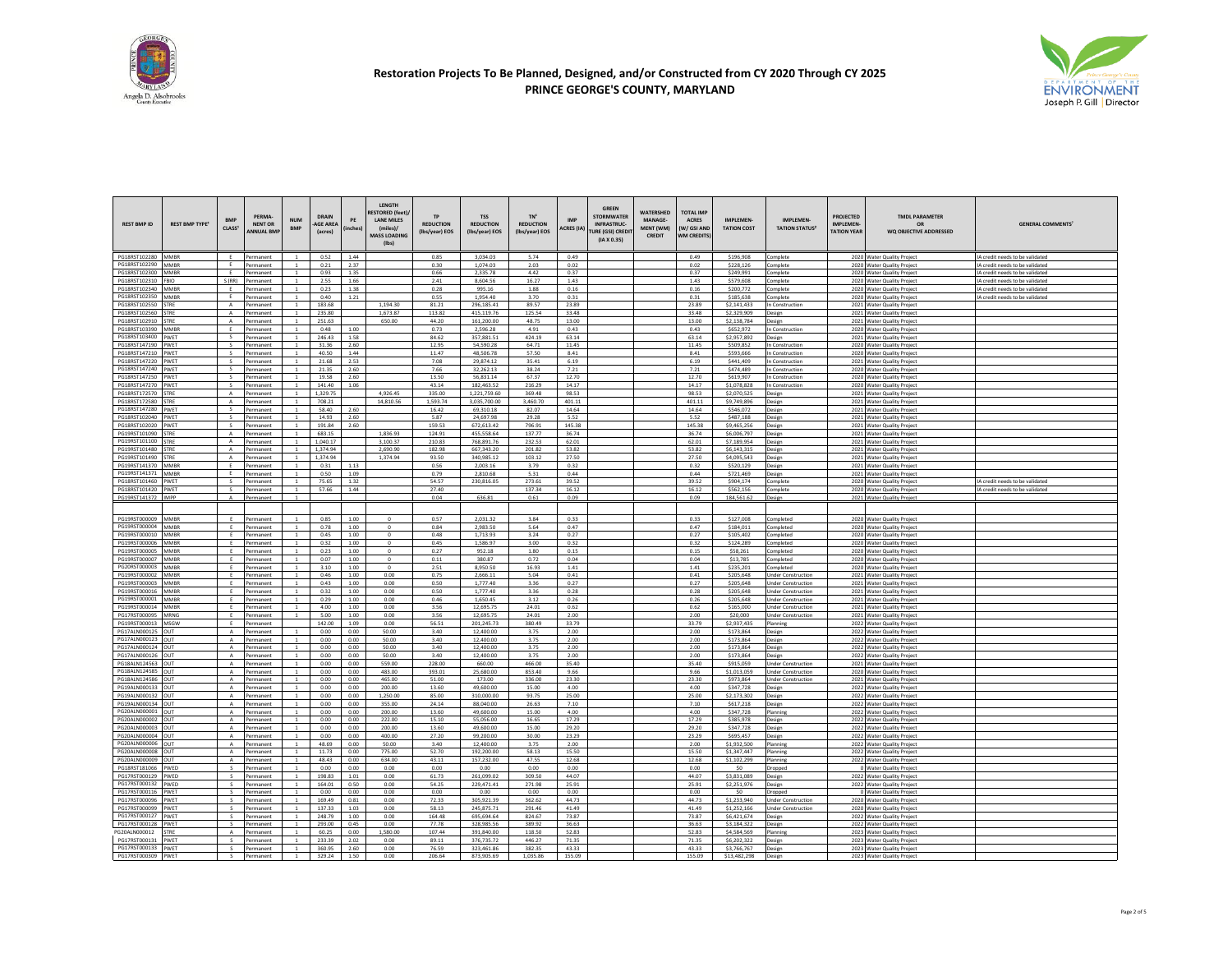



| <b>REST BMP ID</b>                                                       | <b>REST BMP TYPE<sup>1</sup></b>                    | <b>BMP</b><br>CLASS <sup>1</sup> | PERMA-<br><b>NENT OR</b><br><b>INNUAL BMP</b> | <b>NUM</b><br><b>BMP</b>       | <b>DRAIN</b><br><b>AGE AREA</b><br>(acres) | PE<br>(inches) | <b>LENGTH</b><br><b>RESTORED (feet)</b><br><b>LANE MILES</b><br>(miles)/<br><b>MASS LOADING</b><br>(lbs) | <b>TP</b><br><b>REDUCTION</b><br>(Ibs/year) EOS | <b>TSS</b><br><b>REDUCTION</b><br>(Ibs/year) EOS | TN <sup>c</sup><br><b>REDUCTION</b><br>(Ibs/year) EOS | <b>IMP</b><br><b>ACRES</b> (IA) | <b>GREEN</b><br><b>STORMWATER</b><br><b>INFRASTRUC-</b><br>URE (GSI) CREDI<br>(IAX 0.35) | <b>WATERSHED</b><br>MANAGE-<br>MENT (WM)<br><b>CREDIT</b> | <b>TOTAL IMP</b><br><b>ACRES</b><br>(W/ GSI AND<br>WM CREDITS) | <b>IMPLEMEN-</b><br><b>TATION COST</b> | <b>IMPLEMEN-</b><br><b>TATION STATUS?</b>              | <b>PROJECTED</b><br><b>IMPLEMEN-</b><br><b>TATION YEAR</b> | <b>TMDL PARAMETER</b><br>OR<br>WQ OBJECTIVE ADDRESSED        | <b>GENERAL COMMENTS</b>                     |
|--------------------------------------------------------------------------|-----------------------------------------------------|----------------------------------|-----------------------------------------------|--------------------------------|--------------------------------------------|----------------|----------------------------------------------------------------------------------------------------------|-------------------------------------------------|--------------------------------------------------|-------------------------------------------------------|---------------------------------|------------------------------------------------------------------------------------------|-----------------------------------------------------------|----------------------------------------------------------------|----------------------------------------|--------------------------------------------------------|------------------------------------------------------------|--------------------------------------------------------------|---------------------------------------------|
| PG19RST000017                                                            | PWET                                                | $\sim$                           | Permanent                                     |                                | 111.16                                     | 0.79           | 0.00                                                                                                     | 29.93                                           | 126.588.42                                       | 150.05                                                | 18.22                           |                                                                                          |                                                           | 18.22                                                          | \$1,583,677                            | Design                                                 |                                                            | 2023 Water Quality Project                                   |                                             |
| PG19RST000011                                                            | PWET                                                |                                  | ermanent                                      |                                | 90.99                                      | 1.00           | 0.00                                                                                                     | 13.07                                           | 55.264.63                                        | 65.51                                                 | 9.33                            |                                                                                          |                                                           | 9.33                                                           | \$811.076                              | Design                                                 | 2023                                                       | <b>Nater Quality Project</b>                                 |                                             |
| PG19RST000012                                                            | PWET                                                | S                                | ermanent                                      | $\mathbf{1}$                   | 131.62                                     | 2.38           | 0.00                                                                                                     | 38.62                                           | 163,182.06                                       | 193.09                                                | 32.98                           |                                                                                          |                                                           | 32.98                                                          | \$2,866,968                            | Design                                                 | 2023                                                       | <b>Water Quality Project</b>                                 |                                             |
| PG19RST000015                                                            | PWET                                                |                                  | ermanent                                      |                                | 54.50                                      | 2.60           | 0.00                                                                                                     | 13.21                                           | 55,769.29                                        | 65.92                                                 | 11.62                           |                                                                                          |                                                           | 11.62                                                          | \$1,010,151                            | Design                                                 |                                                            | 2023 Water Quality Project                                   |                                             |
| PG20RST000005                                                            | PWET                                                | $\sim$                           | Permanent                                     | $\overline{1}$                 | 6.11                                       | 0.50           | 0.00                                                                                                     | 3.85                                            | 16.299.07                                        | 19.32                                                 | 1.84                            |                                                                                          |                                                           | 1.84                                                           | \$159,955                              | Design                                                 | 2023                                                       | <b>Water Quality Project</b>                                 |                                             |
| PG20RST000006                                                            | PWET                                                | S.                               | Permanent                                     | $\overline{1}$                 | 66.00                                      | 0.50           | 0.00                                                                                                     | 16.75                                           | 70,865.52                                        | 83.99                                                 | 8.00                            |                                                                                          |                                                           | 8.00                                                           | \$695,457                              | Design                                                 |                                                            | 2023 Water Quality Project                                   |                                             |
| PG17ALN000035                                                            | <b>SHST</b>                                         | $\overline{a}$                   | ermanent                                      |                                | 0.00                                       | 0.00           | 330.00                                                                                                   | 20.13                                           | 54.120.00                                        | 28.38                                                 | 13.20                           |                                                                                          |                                                           | 13.20                                                          | \$1.147.504                            | Design                                                 | 2023                                                       | <b>Nater Quality Project</b>                                 |                                             |
| PG17ALN000036                                                            | SHST                                                | $\overline{A}$                   | ermanent                                      | <sup>1</sup>                   | 0.00                                       | 0.00           | 704.00                                                                                                   | 42.94                                           | 115,456.00                                       | 60.54                                                 | 14.08                           |                                                                                          |                                                           | 14.08                                                          | \$908,586                              | <b>Under Construction</b>                              | 2021                                                       | <b>Water Quality Project</b>                                 |                                             |
| PG17ALN000039                                                            | SHST                                                |                                  | ermanent                                      |                                | 0.00                                       | 0.00           | 978.00                                                                                                   | 59.66                                           | 160.392.00                                       | 84.11                                                 | 19.56                           |                                                                                          |                                                           | 19.56                                                          | \$1,700.392                            | Design                                                 | 2023                                                       | Water Quality Project                                        |                                             |
| PG18ALN124621                                                            | SHST                                                | $\overline{A}$                   | ermanent                                      | <sup>1</sup>                   | 0.00                                       | 0.00           | 1.350.00                                                                                                 | 82.35                                           | 221.400.00                                       | 116.10                                                | 27.00                           |                                                                                          |                                                           | 27.00                                                          | \$2,347,166                            | Design                                                 |                                                            | 2023 Water Quality Project                                   |                                             |
| PG17ALN000044                                                            | STRF                                                | $\Lambda$                        | Permanent                                     | $\overline{1}$                 | 0.00                                       | 0.00           | 554.00                                                                                                   | 37.67                                           | 137.392.00                                       | 41.55                                                 | 11.08                           |                                                                                          |                                                           | 11.08                                                          | \$963,208                              | Design                                                 |                                                            | 2023 Water Quality Project                                   |                                             |
| PG17ALN000050                                                            | <b>STRF</b>                                         | $\overline{A}$                   | Permanent                                     | <sup>1</sup>                   | 0.00                                       | 0.00           | 400.00                                                                                                   | 27.20                                           | 99,200.00                                        | 30.00                                                 | 10.95                           |                                                                                          |                                                           | 10.95                                                          | \$951,906                              | Design                                                 | 2023                                                       | Water Quality Project                                        |                                             |
| PG20ALN000005                                                            | lout                                                | $\overline{A}$                   | Permanent                                     | <sup>1</sup>                   | 0.00                                       | 0.00           | 1,200.00                                                                                                 | 81.60                                           | 297,600.00                                       | 90.00                                                 | 57.17                           |                                                                                          |                                                           | 57.17                                                          | \$2,086,370                            | Design                                                 |                                                            | 2022 Water Quality Project                                   |                                             |
| PG18ALN124573                                                            | <b>STRE</b>                                         | $\overline{a}$                   | ermanent                                      |                                | 0.00                                       | 0.00           | 3.733.62                                                                                                 | 253.89                                          | 925.938.80                                       | 280.02                                                | 74.67                           |                                                                                          |                                                           | 74.67                                                          | \$157,014                              | <b>Under Construction</b>                              | 2023                                                       | <b>Water Quality Project</b>                                 |                                             |
| PG18ALN124611                                                            | STRE                                                | $\mathbf{A}$                     | ermanent                                      | $\overline{1}$                 | 0.00                                       | 0.00           | 2.341.62                                                                                                 | 159.23                                          | 580.722.24                                       | 175.62                                                | 46.83                           |                                                                                          |                                                           | 46.83                                                          | \$959,453                              | <b>Under Construction</b>                              | 2022                                                       | <b>Water Quality Project</b>                                 |                                             |
| PG18ALN124608                                                            | <b>STRE</b>                                         | A                                | ermanent                                      | $\overline{1}$                 | 0.00                                       | 0.00           | 2,156.46                                                                                                 | 146.64                                          | 534,802.26                                       | 161.73                                                | 43.13                           |                                                                                          |                                                           | 43.13                                                          | \$1,064,852                            | <b>Under Construction</b>                              | 2021                                                       | <b>Water Quality Project</b>                                 |                                             |
| PG18ALN124565                                                            | STRE                                                | $\overline{A}$                   | ermanent                                      | <sup>1</sup>                   | 0.00                                       | 0.00           | 2.147.72                                                                                                 | 146.05                                          | 532.635.38                                       | 161.08                                                | 42.95                           |                                                                                          |                                                           | 42.95                                                          | \$1,064,852                            | <b>Under Construction</b>                              | 2021                                                       | Water Quality Project                                        |                                             |
| PG18ALN124592                                                            | STRF                                                | $\mathbf{A}$                     | Permanent                                     | $\overline{1}$                 | 0.00                                       | 0.00           | 1.353.83                                                                                                 | 92.06                                           | 335,748.81                                       | 101.54                                                | 27.08                           |                                                                                          |                                                           | 27.08                                                          | \$959,453                              | <b>Under Construction</b>                              |                                                            | 2022 Water Quality Project                                   |                                             |
| PG18ALN124575                                                            | <b>STRE</b>                                         | $\overline{A}$                   | ermanent                                      | $\overline{1}$                 | 0.00                                       | 0.00           | 1.250.58                                                                                                 | 85.04                                           | 310,143.72                                       | 93.79                                                 | 25.01                           |                                                                                          |                                                           | 25.01                                                          | \$959,453                              | <b>Under Construction</b>                              | 2022                                                       | Water Quality Project                                        |                                             |
| PG18ALN124593                                                            | <b>STRE</b>                                         | $\mathbf{A}$                     | Permanent                                     | <sup>1</sup>                   | 0.00                                       | 0.00           | 1.186.59                                                                                                 | 80.69                                           | 294.274.77                                       | 88.99                                                 | 23.73                           |                                                                                          |                                                           | 23.73                                                          | \$959,453                              | <b>Under Construction</b>                              |                                                            | 2022 Water Quality Project                                   |                                             |
| PG18ALN124603                                                            | <b>STRE</b>                                         | $\overline{a}$<br>$\mathbf{A}$   | ermanent                                      | $\overline{1}$                 | 0.00                                       | 0.00           | 1.025.82                                                                                                 | 69.76                                           | 254.403.97                                       | 76.94                                                 | 20.52                           |                                                                                          |                                                           | 20.52                                                          | \$157,014                              | <b>Under Construction</b>                              | 2023                                                       | <b>Water Quality Project</b>                                 |                                             |
| PG18ALN124590<br>PG18ALN124572                                           | STRE<br><b>STRF</b>                                 |                                  | Permanent                                     |                                | 0.00                                       | 0.00           | 945.61                                                                                                   | 64.30                                           | 234.511.02                                       | 70.92                                                 | 18.91                           |                                                                                          |                                                           | 18.91                                                          | \$1,064,852                            | <b>Under Construction</b>                              | 2021                                                       | <b>Water Quality Project</b>                                 |                                             |
| PG18ALN124570                                                            | <b>STRE</b>                                         | $\mathbf{A}$<br>A                | ermanent<br>Permanent                         | $\overline{1}$<br><sup>1</sup> | 0.00<br>0.00                               | 0.00<br>0.00   | 789.71<br>752.37                                                                                         | 53.70<br>51.16                                  | 195.847.18<br>186,588.16                         | 59.23<br>56.43                                        | 15.79<br>15.05                  |                                                                                          |                                                           | 15.79<br>15.05                                                 | \$6,780,877<br>\$1,064,852             | <b>Jnder Construction</b><br><b>Under Construction</b> | 2020<br>2021                                               | <b>Water Quality Project</b><br><b>Water Quality Project</b> |                                             |
| PG18ALN124597                                                            | <b>STRE</b>                                         | $\mathsf{A}$                     | ermanent                                      | <sup>1</sup>                   | 0.00                                       | 0.00           | 727.44                                                                                                   | 49.47                                           | 180.406.33                                       | 54.56                                                 | 14.55                           |                                                                                          |                                                           | 14.55                                                          | \$157,014                              | <b>Under Construction</b>                              |                                                            | 2023 Water Quality Project                                   |                                             |
| PG18ALN124574                                                            | <b>STRE</b>                                         | $\Delta$                         | Permanent                                     | $\overline{1}$                 | 0.00                                       | 0.00           | 717.64                                                                                                   | 48.80                                           | 177.973.92                                       | 53.82                                                 | 14.35                           |                                                                                          |                                                           | 14.35                                                          | \$157,014                              | <b>Under Construction</b>                              | 2023                                                       | <b>Water Quality Project</b>                                 |                                             |
| PG18ALN124594                                                            | <b>STRE</b>                                         | $\overline{a}$                   | Permanent                                     | $\overline{1}$                 | 0.00                                       | 0.00           | 682.72                                                                                                   | 46.42                                           | 169.314.56                                       | 51.20                                                 | 13.65                           |                                                                                          |                                                           | 13.65                                                          | \$959,453                              | <b>Under Construction</b>                              |                                                            | 2022 Water Quality Project                                   |                                             |
| PG18ALN124600                                                            | <b>STRE</b>                                         | $\mathbf{A}$                     | ermanent                                      | $\overline{1}$                 | 0.00                                       | 0.00           | 504.16                                                                                                   | 34.28                                           | 125,032.38                                       | 37.81                                                 | 10.08                           |                                                                                          |                                                           | 10.08                                                          | \$157,014                              | <b>Under Construction</b>                              | 2023                                                       | <b>Water Quality Project</b>                                 |                                             |
| PG18ALN124582                                                            | <b>STRE</b>                                         | $\mathbf{A}$                     | ermanent                                      | $\overline{1}$                 | 0.00                                       | 0.00           | 654.11                                                                                                   | 44.48                                           | 162,219.17                                       | 49.06                                                 | 13.08                           |                                                                                          |                                                           | 13.08                                                          | \$959,453                              | <b>Under Construction</b>                              | 2022                                                       | <b>Water Quality Project</b>                                 |                                             |
| PG18ALN124602                                                            | <b>STRF</b>                                         | $\mathbf{A}$                     | ermanent                                      |                                | 0.00                                       | 0.00           | 515.50                                                                                                   | 35.05                                           | 127,844.00                                       | 38.66                                                 | 10.31                           |                                                                                          |                                                           | 10.31                                                          | \$157.014                              | <b>Jnder Construction</b>                              | 2023                                                       | <b>Water Quality Project</b>                                 |                                             |
| PG18ALN124605                                                            | <b>STRF</b>                                         | A                                | Permanent                                     | $\overline{1}$                 | 0.00                                       | 0.00           | 503.00                                                                                                   | 34.20                                           | 124,744.00                                       | 37.73                                                 | 10.06                           |                                                                                          |                                                           | 10.06                                                          | \$157,014                              | <b>Under Construction</b>                              |                                                            | 2023 Water Quality Project                                   |                                             |
| PG18ALN124567                                                            | STRF                                                | $\mathbf{A}$                     | Permanent                                     | $\overline{1}$                 | 0.00                                       | 0.00           | 435.00                                                                                                   | 29.58                                           | 107.880.00                                       | 32.63                                                 | 8.70                            |                                                                                          |                                                           | 8.70                                                           | \$1,064,852                            | <b>Under Construction</b>                              |                                                            | 2021 Water Quality Project                                   |                                             |
| PG19ALN000128                                                            | <b>STRE</b>                                         | $\overline{A}$                   | Permanent                                     | <sup>1</sup>                   | 0.00                                       | 0.00           | 1,118.00                                                                                                 | 76.02                                           | 277,264.00                                       | 83.85                                                 | 22.36                           |                                                                                          |                                                           | 22.36                                                          | \$1,943,802                            | Design                                                 | 2023                                                       | Water Quality Project                                        |                                             |
| PG19ALN000140                                                            | <b>STRE</b>                                         | $\mathbf{A}$                     | Permanent                                     | $\mathbf{1}$                   | 0.00                                       | 0.00           | 1,602.00                                                                                                 | 108.94                                          | 397,296.00                                       | 120.15                                                | 32.04                           |                                                                                          |                                                           | 32.04                                                          | \$2,785,304                            | Planning                                               |                                                            | 2024 Water Quality Project                                   |                                             |
| PG20ALN000014                                                            | STRE                                                | $\overline{a}$                   | ermanent                                      |                                | 0.00                                       | 0.00           | 475.00                                                                                                   | 32.30                                           | 117,800.00                                       | 35.63                                                 | 11.08                           |                                                                                          |                                                           | 11.08                                                          | \$963,208                              | Planning                                               | 2024                                                       | <b>Water Quality Project</b>                                 |                                             |
| PG20ALN000015                                                            | <b>STRF</b>                                         | $\mathbf{A}$                     | ermanent                                      | <sup>1</sup>                   | 0.00                                       | 0.00           | 3.010.00                                                                                                 | 204.68                                          | 746.480.00                                       | 225.75                                                | 59.02                           |                                                                                          |                                                           | 59.02                                                          | \$13,057,200                           | Planning                                               |                                                            | 2024 Water Quality Project                                   |                                             |
| PG20ALN000016                                                            | <b>STRE</b>                                         | $\overline{A}$                   | ermanent                                      | <sup>1</sup>                   | 0.00                                       | 0.00           | 4.755.00                                                                                                 | 323.34                                          | 1.179.240.00                                     | 356.63                                                | 98.50                           |                                                                                          |                                                           | 98.50                                                          | \$8,267,242                            | Planning                                               | 2024                                                       | Water Quality Project                                        |                                             |
| PG20ALN000017                                                            | STRE                                                | A                                | Permanent                                     | <sup>1</sup>                   | 0.00                                       | 0.00           | 1.993.00                                                                                                 | 135.52                                          | 494.264.00                                       | 149.48                                                | 43.00                           |                                                                                          |                                                           | 43.00                                                          | \$3,465.113                            | Planning                                               |                                                            | 2024 Water Quality Project                                   |                                             |
| PG20ALN000018                                                            | <b>STRE</b>                                         | $\Lambda$                        | Permanent                                     | $\overline{1}$                 | 0.00                                       | 0.00           | 1.600.00                                                                                                 | 108.80                                          | 396,800.00                                       | 120.00                                                | 32.00                           |                                                                                          |                                                           | 32.00                                                          | \$2,781.827                            | Planning                                               |                                                            | 2024 Water Quality Project                                   |                                             |
| PG20ALN000019                                                            | <b>STRF</b>                                         | $\overline{a}$                   | ermanent                                      | $\overline{1}$                 | 0.00                                       | 0.00           | 4.077.00                                                                                                 | 277.24                                          | 1.011.096.00                                     | 305.78                                                | 105.00                          |                                                                                          |                                                           | 105.00                                                         | \$7,088,443                            | Planning                                               | 2024                                                       | <b>Nater Quality Project</b>                                 |                                             |
| PG20ALN000020                                                            | STRE                                                | $\mathbf{A}$                     | Permanent                                     | $\overline{1}$                 | 0.00                                       | 0.00           | 4,628.00                                                                                                 | 314.70                                          | 1,147,744.00                                     | 347.10                                                | 103.00                          |                                                                                          |                                                           | 103.00                                                         | \$8,051,650                            | Planning                                               | 2024                                                       | <b>Water Quality Project</b>                                 |                                             |
| PG17RST000387                                                            | WSHW                                                | $\sim$                           | ermanent                                      |                                | 190.00                                     | 0.93           | 0.00                                                                                                     | 107.10                                          | 453,003.70                                       | 536.98                                                | 65.75                           |                                                                                          |                                                           | 65.75                                                          | \$5,715,785                            | <b>Design</b>                                          |                                                            | 2024 Water Quality Project                                   |                                             |
|                                                                          |                                                     |                                  |                                               |                                |                                            |                |                                                                                                          |                                                 |                                                  |                                                       |                                 |                                                                                          |                                                           |                                                                |                                        |                                                        |                                                            |                                                              |                                             |
|                                                                          |                                                     |                                  |                                               |                                |                                            |                |                                                                                                          |                                                 |                                                  |                                                       |                                 |                                                                                          |                                                           |                                                                |                                        |                                                        |                                                            |                                                              |                                             |
| Subtotal Capital                                                         |                                                     |                                  |                                               | 175                            |                                            |                |                                                                                                          | 10.147.94                                       | 32.762.919.83                                    | 23.082.98                                             | 3.918.20                        | 0.00                                                                                     | 0.00                                                      | 3.918.20                                                       | \$257.144.082                          |                                                        |                                                            |                                                              |                                             |
|                                                                          | Other (Unmet Obligations from Previous Permit Term) |                                  |                                               |                                |                                            |                |                                                                                                          |                                                 |                                                  |                                                       |                                 |                                                                                          |                                                           |                                                                |                                        |                                                        |                                                            |                                                              |                                             |
|                                                                          |                                                     |                                  |                                               |                                |                                            |                |                                                                                                          |                                                 |                                                  |                                                       |                                 |                                                                                          |                                                           |                                                                |                                        |                                                        |                                                            |                                                              | The obligations are met using CIP Projects. |
|                                                                          |                                                     |                                  |                                               |                                |                                            |                |                                                                                                          |                                                 |                                                  |                                                       |                                 |                                                                                          |                                                           |                                                                |                                        |                                                        |                                                            |                                                              |                                             |
| Subtotal Other                                                           |                                                     |                                  |                                               | $\overline{0}$                 |                                            |                |                                                                                                          | $\Omega$                                        | $^{\circ}$                                       | $\circ$                                               | $\circ$                         | $\circ$                                                                                  | $^{\circ}$                                                | $^{\circ}$                                                     | SO                                     |                                                        |                                                            |                                                              |                                             |
| <b>Total of Remaining Obligations from The</b><br><b>Previous Permit</b> |                                                     |                                  |                                               | 175                            |                                            |                |                                                                                                          | 10,148                                          | 32,762,920                                       | 23.083                                                | 3,918                           | $\Omega$                                                                                 | $\Omega$                                                  | 3,918                                                          | \$257,144,082                          |                                                        |                                                            |                                                              |                                             |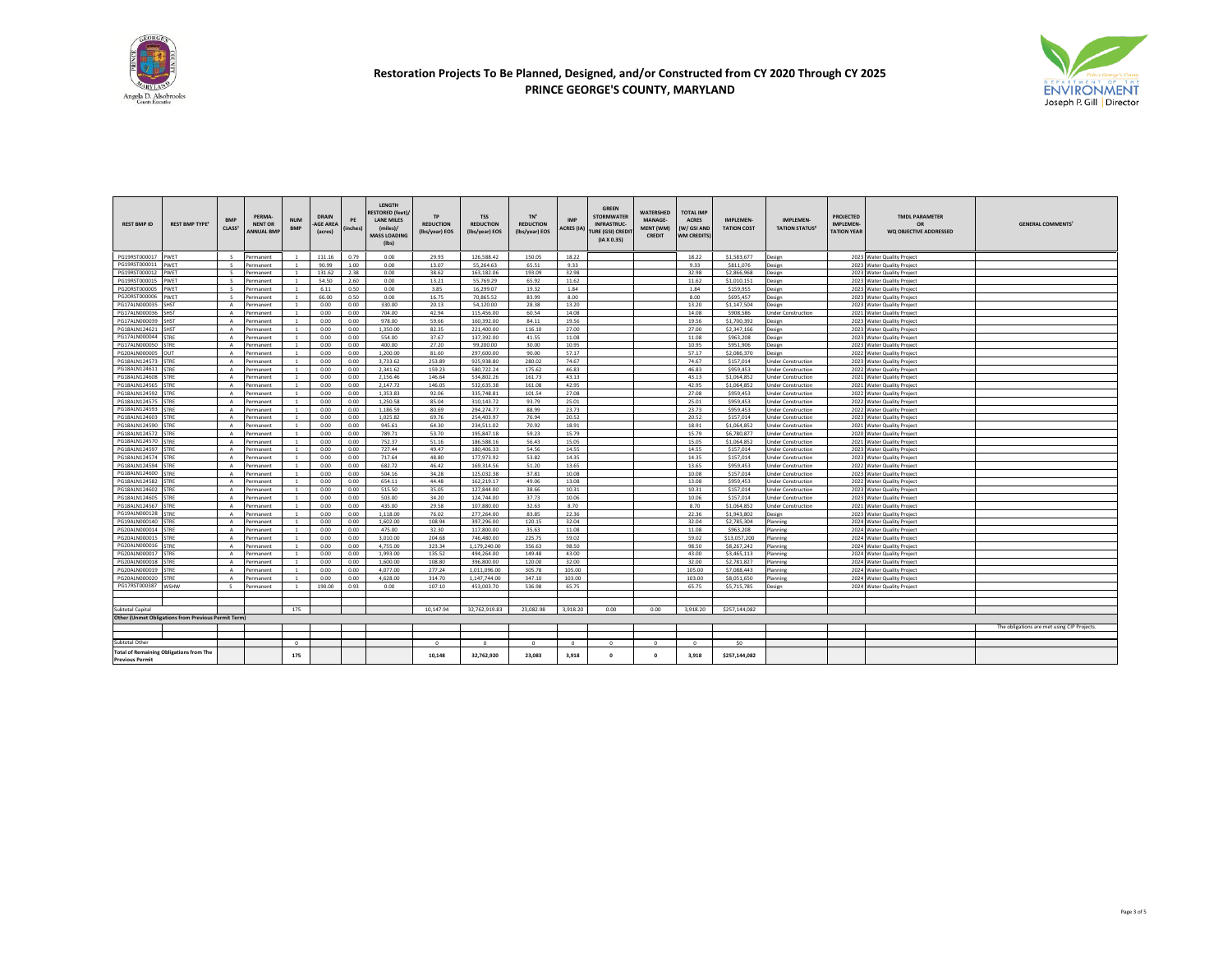



| <b>REST BMP ID</b>                                             | <b>REST BMP TYPE<sup>1</sup></b>                      | <b>BMP</b><br>CLASS <sup>1</sup> | PERMA-<br><b>NENT OR</b><br><b>ANNUAL BMP</b> | <b>NUM</b><br><b>BMP</b> | <b>DRAIN</b><br>-AGE AREA<br>(acres) | PE<br>(inches) | LENGTH<br><b>RESTORED (feet)</b><br><b>LANE MILES</b><br>(miles)/<br><b>MASS LOADING</b><br>$($ lbs $)$ | <b>TP</b><br><b>REDUCTION</b><br>(Ibs/year) EOS | <b>TSS</b><br><b>REDUCTION</b><br>(Ibs/year) EOS | TN <sup>c</sup><br><b>REDUCTION</b><br>(Ibs/year) EOS | <b>IMP</b><br><b>ACRES</b> (IA) | <b>GREEN</b><br><b>STORMWATER</b><br><b>INFRASTRUC-</b><br><b>TURE (GSI) CREDI</b><br>(IAX 0.35) | <b>WATERSHED</b><br>MANAGE-<br>MENT (WM)<br><b>CREDIT</b> | <b>TOTAL IMP</b><br><b>ACRES</b><br>(W/ GSI AND<br><b>WM CREDITS)</b> | <b>IMPLEMEN-</b><br><b>TATION COST</b> | <b>IMPLEMEN-</b><br><b>TATION STATUS<sup>2</sup></b> | <b>PROJECTED</b><br><b>IMPLEMEN-</b><br><b>TATION YEAR</b> | <b>TMDL PARAMETER</b><br>OR<br>WO OBJECTIVE ADDRESSED | <b>GENERAL COMMENTS</b>                                    |
|----------------------------------------------------------------|-------------------------------------------------------|----------------------------------|-----------------------------------------------|--------------------------|--------------------------------------|----------------|---------------------------------------------------------------------------------------------------------|-------------------------------------------------|--------------------------------------------------|-------------------------------------------------------|---------------------------------|--------------------------------------------------------------------------------------------------|-----------------------------------------------------------|-----------------------------------------------------------------------|----------------------------------------|------------------------------------------------------|------------------------------------------------------------|-------------------------------------------------------|------------------------------------------------------------|
| <b>Obligations from Previous Permit That Must Be Continued</b> |                                                       |                                  |                                               |                          |                                      |                |                                                                                                         |                                                 |                                                  |                                                       |                                 |                                                                                                  |                                                           |                                                                       |                                        |                                                      |                                                            |                                                       |                                                            |
| Annual                                                         |                                                       |                                  |                                               |                          |                                      |                |                                                                                                         |                                                 |                                                  |                                                       |                                 |                                                                                                  |                                                           |                                                                       |                                        |                                                      |                                                            |                                                       |                                                            |
| <b>Street Sweeping</b>                                         | <b>VSS</b>                                            | $\Delta$                         | <b>ANNUAL</b>                                 |                          |                                      |                |                                                                                                         | 997.5                                           | 299,250                                          | 2.494                                                 | 285                             |                                                                                                  |                                                           | 285                                                                   | \$1,200,000                            |                                                      | 2019                                                       |                                                       | County will no longer perform this task, instead is being  |
| Storm Drain                                                    | SDV                                                   |                                  | ANNUAL                                        |                          |                                      |                |                                                                                                         | 52.5                                            | 15,750                                           | 131                                                   | 15                              |                                                                                                  |                                                           | 15                                                                    |                                        |                                                      | 2019                                                       |                                                       | replaced by CIP projects. See section below (row 226-232). |
| Vacuumine                                                      |                                                       |                                  |                                               |                          |                                      |                |                                                                                                         |                                                 |                                                  |                                                       |                                 |                                                                                                  |                                                           |                                                                       | \$600,000                              |                                                      |                                                            |                                                       |                                                            |
|                                                                |                                                       | $\Lambda$                        |                                               |                          |                                      |                |                                                                                                         |                                                 |                                                  |                                                       |                                 |                                                                                                  |                                                           |                                                                       |                                        |                                                      |                                                            |                                                       |                                                            |
|                                                                |                                                       |                                  |                                               |                          |                                      |                |                                                                                                         |                                                 |                                                  |                                                       |                                 |                                                                                                  |                                                           |                                                                       |                                        |                                                      |                                                            |                                                       |                                                            |
|                                                                |                                                       |                                  |                                               |                          |                                      |                |                                                                                                         |                                                 |                                                  |                                                       |                                 |                                                                                                  |                                                           |                                                                       |                                        |                                                      |                                                            |                                                       |                                                            |
| Subtotal Operations <sup>8</sup>                               |                                                       |                                  |                                               | $\Omega$                 |                                      |                |                                                                                                         | 1.050                                           | 315,000                                          | 2.625                                                 | 300                             |                                                                                                  |                                                           | 300                                                                   | \$1,800,000                            |                                                      |                                                            |                                                       |                                                            |
|                                                                |                                                       |                                  |                                               |                          |                                      |                |                                                                                                         |                                                 |                                                  |                                                       |                                 | <b>Capital Projects (Proposed to Replace Annual Obligations)</b>                                 |                                                           |                                                                       |                                        |                                                      |                                                            |                                                       |                                                            |
| PG20ALN000010 STRE                                             |                                                       |                                  | Permanent                                     |                          |                                      |                | 510.3                                                                                                   | 61.00                                           | 116,711.00                                       | 186.00                                                | 63.94                           |                                                                                                  |                                                           | 63.94                                                                 | \$1,135,992                            | Completed                                            |                                                            | 2020 Water Quality Project                            |                                                            |
| PG19RST000008 APRP                                             |                                                       |                                  | Permanent                                     |                          | 0.08                                 | 1.00           | $\Omega$                                                                                                | 0.09                                            | 317.39                                           | 0.60                                                  | 0.05                            |                                                                                                  |                                                           | 0.05                                                                  | \$20,740                               | Completed                                            |                                                            | 2020 Water Quality Project                            |                                                            |
| PG18ALN171001 STRE                                             |                                                       |                                  | Permanent                                     |                          | 0.00                                 | 0.00           | 513                                                                                                     | 34.88                                           | 127,224.00                                       | 38.48                                                 | 10.26                           |                                                                                                  |                                                           | 10.26                                                                 | \$615,686                              | Completed                                            |                                                            | 2020 Water Quality Project                            |                                                            |
| PG17RST000107 PWET                                             |                                                       | $\sim$                           | Permanent                                     |                          | 53.34                                | 1.30           | $\Omega$                                                                                                | 16.17                                           | 68,378.63                                        | 81.06                                                 | 11.69                           |                                                                                                  |                                                           | 11.69                                                                 | \$1,077,367                            | Completed                                            |                                                            | 2020 Water Quality Project                            |                                                            |
| PG18ALN124584 OUT                                              |                                                       |                                  | Permanent                                     |                          | 0.00                                 | 0.00           | 379                                                                                                     | 248.00                                          | 431.00                                           | 323.00                                                | 24.90                           |                                                                                                  |                                                           | 24.90                                                                 | \$893,515                              | Completed                                            |                                                            | 2020 Water Quality Project                            |                                                            |
| PG17RST000105 PWET                                             |                                                       |                                  | Permanent                                     |                          | 20.51                                | 1.05           |                                                                                                         | 14.10                                           | 59.647.64                                        | 70.71                                                 | 10.06                           |                                                                                                  |                                                           | 10.06425                                                              | \$583,733                              | Completed                                            |                                                            | 2020 Water Quality Project                            |                                                            |
| PG18RST102030 PWET                                             |                                                       | $\mathbf{S}$                     | Permanent                                     |                          | 30.100549                            | 2.6            |                                                                                                         | 12.38                                           | 52.149.56                                        | 61.82                                                 | 11.35                           |                                                                                                  |                                                           | 11.35                                                                 | \$902,311                              | Completed                                            |                                                            | 2020 Water Quality Project                            | IA credit needs to be validated                            |
| PG16RST109120 PWET                                             |                                                       |                                  | Permanent                                     |                          | 136,45227                            | 2.6            |                                                                                                         | 65.22                                           | 274.644.24                                       | 325.56                                                | 61.38                           |                                                                                                  |                                                           | 61.383                                                                | \$1,923,301                            | Completed                                            |                                                            | 2020 Water Quality Project                            | IA credit needs to be validated                            |
| PG17RST106780 PWET                                             |                                                       |                                  | Permanent                                     |                          | 149.55                               | 1.04           |                                                                                                         | 54.95                                           | 232.433.17                                       | 275.53                                                | 32.70                           |                                                                                                  |                                                           | 32.7                                                                  | \$1,065,030                            | Completed                                            |                                                            | 2020 Water Quality Project                            | IA credit needs to be validated                            |
| PG17RST108080                                                  | PWET                                                  |                                  | Permanent                                     |                          | 502.14309                            | 0.53           |                                                                                                         | 186.28                                          | 787.909.35                                       | 933.87                                                | 77.94                           |                                                                                                  |                                                           | 77.94                                                                 | \$3,177,156                            | Completed                                            |                                                            | 2020 Water Quality Project                            | IA credit needs to be validated                            |
|                                                                |                                                       |                                  |                                               |                          |                                      |                |                                                                                                         |                                                 |                                                  |                                                       |                                 |                                                                                                  |                                                           |                                                                       |                                        |                                                      |                                                            |                                                       |                                                            |
|                                                                |                                                       |                                  |                                               |                          |                                      |                |                                                                                                         |                                                 |                                                  |                                                       |                                 |                                                                                                  |                                                           |                                                                       |                                        |                                                      |                                                            |                                                       |                                                            |
|                                                                |                                                       |                                  |                                               |                          |                                      |                |                                                                                                         |                                                 |                                                  |                                                       |                                 |                                                                                                  |                                                           |                                                                       |                                        |                                                      |                                                            |                                                       |                                                            |
| Subtotal Capital                                               |                                                       |                                  |                                               | 10                       |                                      |                |                                                                                                         | 693.07                                          | 1.719.845.98                                     | 2.296.61                                              | 304.27                          | 0.00                                                                                             | 0.00                                                      | 304.27                                                                | \$11,394,830                           |                                                      |                                                            |                                                       |                                                            |
|                                                                | <b>Other (Proposed to Replace Annual Obligations)</b> |                                  |                                               |                          |                                      |                |                                                                                                         |                                                 |                                                  |                                                       |                                 |                                                                                                  |                                                           |                                                                       |                                        |                                                      |                                                            |                                                       |                                                            |
|                                                                |                                                       |                                  |                                               |                          |                                      |                |                                                                                                         |                                                 |                                                  |                                                       |                                 |                                                                                                  |                                                           |                                                                       |                                        |                                                      |                                                            |                                                       |                                                            |
|                                                                |                                                       |                                  |                                               |                          |                                      |                |                                                                                                         |                                                 |                                                  |                                                       |                                 |                                                                                                  |                                                           |                                                                       |                                        |                                                      |                                                            |                                                       |                                                            |
| Subtotal Other                                                 |                                                       |                                  |                                               | $\Omega$                 |                                      |                |                                                                                                         | $\sim$                                          | $\Omega$                                         |                                                       | $\Omega$                        |                                                                                                  | $\sim$                                                    |                                                                       | SO                                     |                                                      |                                                            |                                                       |                                                            |
| <b>Obligations from</b>                                        |                                                       |                                  |                                               | 10                       |                                      |                |                                                                                                         | 693.1                                           | 1,719,846.0                                      | 2.296.6                                               | 304.3                           | 0.0                                                                                              | 0.0                                                       | 304.3                                                                 | 11,394,830.2                           |                                                      |                                                            |                                                       |                                                            |
| <b>Previous Permit</b>                                         |                                                       |                                  |                                               |                          |                                      |                |                                                                                                         |                                                 |                                                  |                                                       |                                 |                                                                                                  |                                                           |                                                                       |                                        |                                                      |                                                            |                                                       |                                                            |